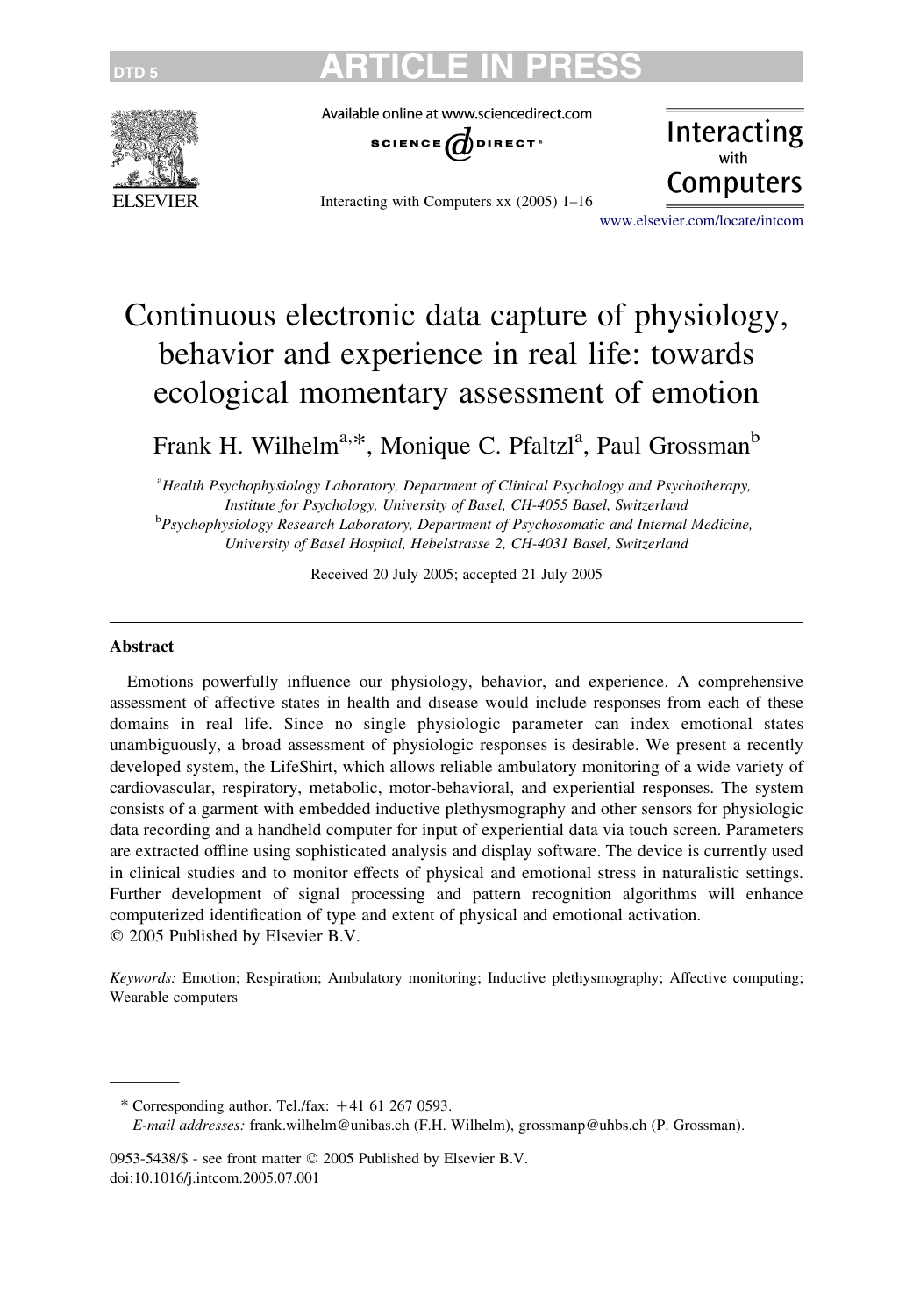### DTD 5 **ARTICLE IN**

2 F.H. Wilhelm et al. / Interacting with Computers xx (2005) 1–16

### 1. Introduction

Recording and recognizing physiologic signatures of emotion has become an increasingly important field of research in human–computer interaction [\(Picard, 1997](#page-14-0)). Continuous ambulatory monitoring of the affective state of individuals can expand our understanding of stress and emotions in daily life and their relationship to performance, health and disease. Emotional activation is manifest in three systems: the verbal-cognitive or language system, the behavior-motor system, and the physiologic system ([Lang, 1978](#page-13-0)). Although activity in these systems originates within and is integrated by the central nervous system, the systems often empirically demonstrate a great degree of independence, with typical correlation coefficients in the order of 0.3–0.6 ([Wilhelm](#page-15-0) [et al., 2001d; Wilhelm and Roth, 2001\)](#page-15-0). This non-redundancy makes capturing data from all three systems imperative. Emotional activation may be represented in a more reliable way if indices from different response systems are aggregated, and multisystem classification could result in reducing error of each individual measurement method (generally assumed to be independent) with respect to characterization of discrete emotional and behavioral states.

The physiologic system itself is multi-faceted since each response domain (e.g. cardiovascular, respiratory, electrodermal, skeletomotor, electrocortical, ocular and gastrointestinal) has its own unique, but interactive, organismic and protective functions ([Sterling and Eyer, 1988\)](#page-14-0). The patterning of the best adaptive response depends on the demand characteristics of the situation ('situational response specificity') and biological/ psychological characteristics of an individual ('individual response stereotypy') [\(Myrtek,](#page-14-0) [1984](#page-14-0)). Given this complexity, a comprehensive measurement of affective states would register responses across several physiologic domains since no single physiologic parameter is likely to index specific emotional states unambiguously.

Respiration is an important physiologic function that is multi-dimensional in nature. A detailed quantification of volume, timing and shape parameters in the respiratory pattern waveform can map into different emotional states along the dimensions of calmexcitement, relaxation–tenseness, and active vs. passive coping ([Boiten et al., 1994;](#page-12-0) [Grossman, 1983; Grossman and Wientjes, 2001; Wientjes, 1992](#page-12-0)). Specific emotion expressions, such as crying, startling or shouting, have unique respiratory signatures. Initial evidence indicates that respiratory parameters also map into the 'affective space' ([Lang, 1995](#page-13-0)) dimensions of valence (aversive vs. appetitive stimulus quality) and arousal (activating vs. calming stimulus quality)[\(Ritz and Thons, 2002; Van Diest et al., 2001\)](#page-14-0).

Detailed measurement of respiratory responses has been neglected in emotion research and in clinical practice, in large part because of the difficulties obtaining accurate measurements, both inside and outside the laboratory. The scarcity of respiratory monitoring in clinical contexts is of particular concern since any disturbance of respiratory function is potentially life threatening and carries great weight in clinical decisions. Longterm monitoring of respiratory function outside the hospital would be desirable for a variety of disorders that are known to be associated with respiratory abnormalities, e.g. sleep apnea syndrome, chronic obstructive pulmonary disease, pulmonary emphysema, restrictive lung disease, asthma, cardiac failure, or epilepsy. Furthermore, since emotions can profoundly affect respiration, our understanding of a spectrum of mental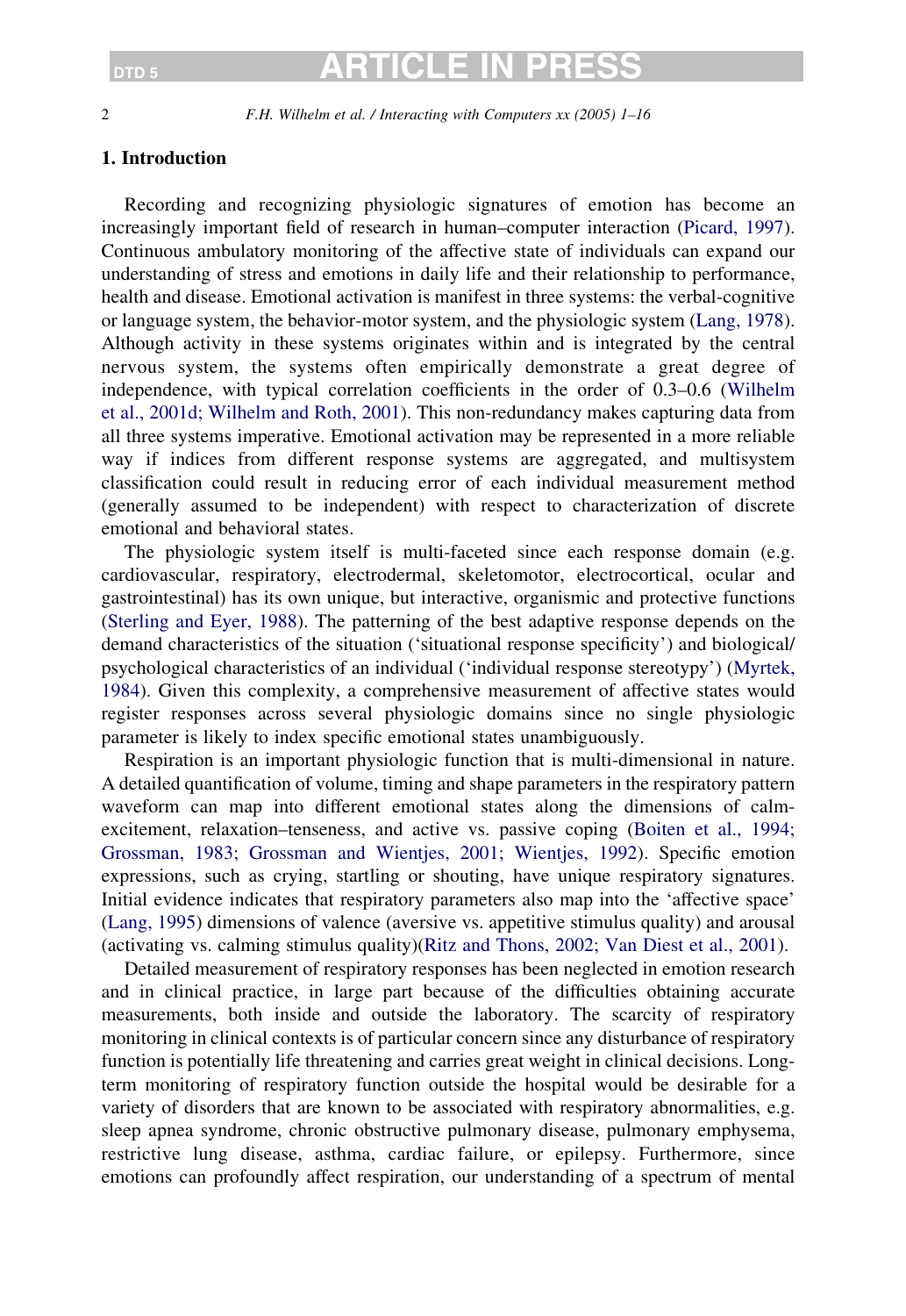### DTD 5 **ARTICLE IN**

#### F.H. Wilhelm et al. / Interacting with Computers xx (2005) 1–16 3

and psychophysiological states and disorders associated with emotional activation is likely to benefit from a detailed monitoring of respiratory function. Assessment of respiratory responses may be relevant for a broad variety of research areas, including studies of the physiologic effects of mental load and stress, investigations of physiologic correlates of emotions and affect, and research linking physiologic responses to subjective distress and psychosomatic disorders.

Respiratory monitoring has also gained significance by the increasing realization that respiratory sinus arrhythmia (RSA), a commonly employed measure of heart rate variability, can better track changes in the activity of the parasympathetic nervous system ('vagal activity') when it is adjusted for respiratory confounds. Both tidal volume (quantifying the depth of each breath) and respiratory rate changes can seriously distort the relationship between vagal activity and RSA ([Grossman et al., 1991\)](#page-13-0). Recently, algorithms have been proposed that employ continuously measured respiratory parameters to reduce this distortion ([Grossman et al., 2004; Wilhelm et al., 2004](#page-13-0)).

### 2. Inductive plethysmography measurement technology

Inductive plethysmography (IP) is the gold standard for unobtrusive respiratory monitoring and has been used widely in clinical and research settings. It was first implemented in the Respitrace<sup> $\pi$ M</sup> device (Non-Invasive Monitoring Systems, Inc., Miami Beach, FL, USA) [\(Sackner et al., 1980](#page-14-0)). To date, approximately 1600 published scientific studies have used this technology and established it as the standard for non-invasive assessment of the pattern of breathing. This technique approximates the temporal dynamics and quantity of air moved by the respiratory system by measuring the expansion and contraction of both the rib cage and abdominal compartments [\(Gonzalez et al., 1984;](#page-13-0) [Hill et al., 1982; Tobin et al., 1983](#page-13-0)). A respiratory IP sensor consists of an undulated arrangement of electrical wires embedded in elastic bands. A high-frequency, low-voltage oscillating current is passed through the wires to generate a magnetic field needed to measure the self-inductance of the coils, which is proportional to the cross-sectional area surrounded by the band. Calibration of the rib cage and abdominal bands by a fixed volume bag and summing of the two signals allows measurement of tidal volume (the air moved during inhalation and exhalation, in milliliters) ([Chadha et al., 1982; Sackner et al.,](#page-12-0) [1989\)](#page-12-0).

In past years, we used a portable multi-channel recording system in our research (Vitaport, TEMEC Instruments, BV, The Netherlands) and the Respitrace device (Non-Invasive Monitoring Systems, Inc., Miami Beach, FL, USA) to study respiratory abnormalities in patients with anxiety disorders in their natural environment ([Alpers et al.,](#page-12-0) [2005; Wilhelm et al., 2001a,c; Wilhelm and Roth, 1996; 1997\)](#page-12-0). Significant limitations were the size, troublesome operation, and difficulty in holding the sensors in place during normal daily activities, which rendered the system inadequate for routine clinical use and large-scale studies. In addition, in the absence of any satisfactory respiratory data analysis software, we were forced to develop our own [\(Wilhelm et al., 1999; Wilhelm and Roth,](#page-15-0) [1993\)](#page-15-0).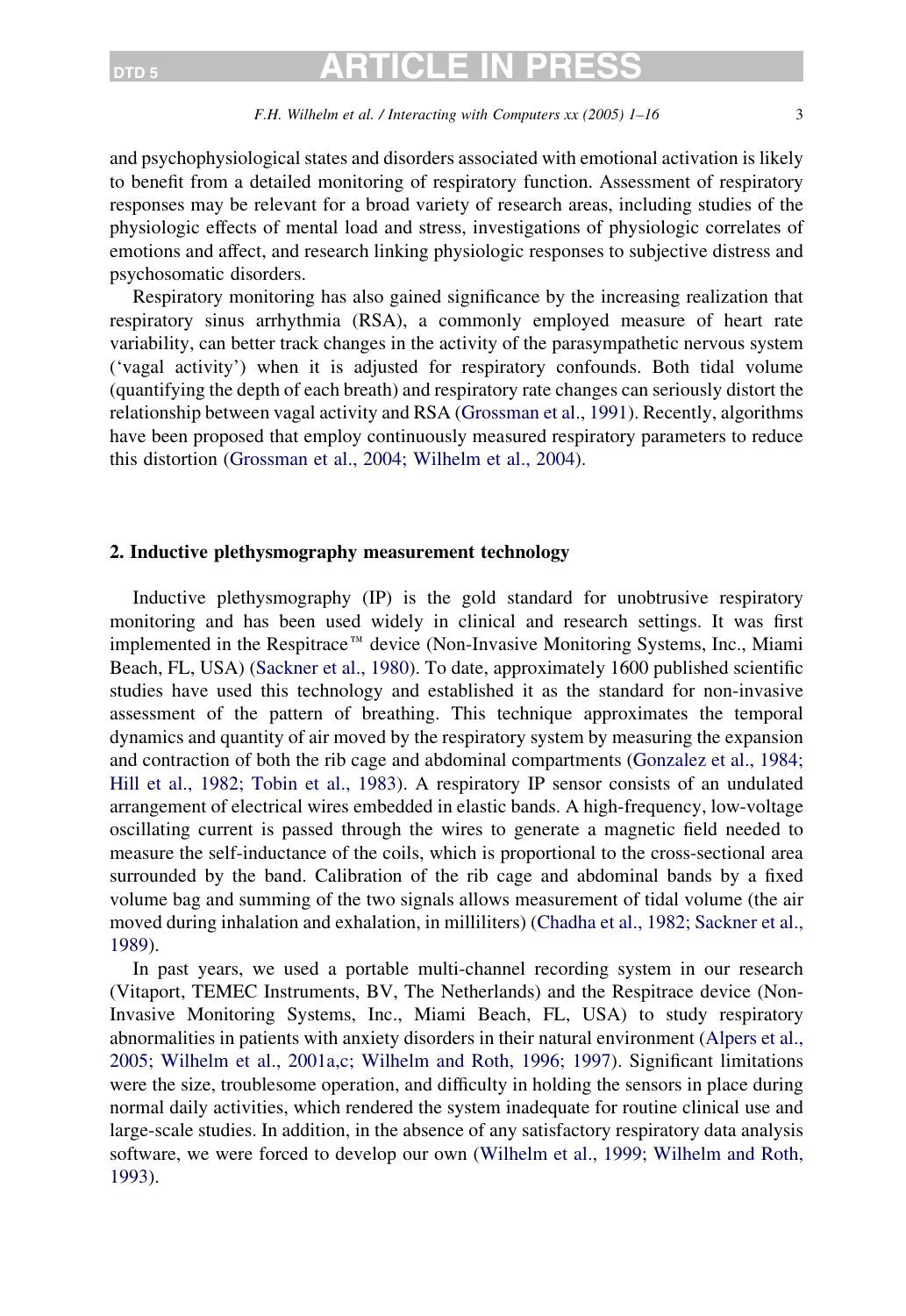4 F.H. Wilhelm et al. / Interacting with Computers xx (2005) 1–16

### 3. The LifeShirt system

Technical innovations have led to the development of the LifeShirt<sup>®</sup> system (VivoMetrics, Inc., Ventura, CA, USA), which represents a significant leap forward in ambulatory measurement technology. The LifeShirt is an easy-to-use non-invasive ambulatory monitoring system consisting of a garment with an array of embedded sensors, a handheld computer with data collection software, and a sophisticated software package (VivoLogic<sup>®</sup>) for comprehensive offline signal analysis, display, and report sheet generation. Sensors are attached via secure connectors and a cable to a small customdesigned interface directly plugged into the port of the handheld computer (Fig. 1). The compact and lightweight computer serves as a digital recorder and can be worn on a belt or put into the pocket of a jacket. Since reliable online scoring of respiratory waveforms cannot easily be achieved because of the complexity of respiratory patterns and common movement artifacts [\(Wilhelm and Roth, 1998b](#page-15-0)), raw waveforms from the LifeShirt are captured with high sampling rates for storage and off-line detailed analysis. An exchangeable flash memory card provides large storage capacity.

### 3.1. Cardiovascular and respiratory monitoring

A large number of physiological parameters of clinical interest and of relevance for assessment of emotion and behavioral activity are extracted from the relatively small array of non-invasive sensors. The sensor array of the LifeShirt system is embedded in a sleeveless undergarment made of washable, reusable and highly stretchable material that fits snugly and can be worn comfortably for extended periods. Sensors for monitoring a variety of physiological signals relating to cardiovascular and respiratory activity are embedded in the shirt [\(Fig. 2](#page-4-0)). This ensures their correct and durable placement and makes it easier to set up the sensor array for multi-channel recording. The respiratory sensors are



Fig. 1. The LifeShirt system: design of garment and interface with digital recorder.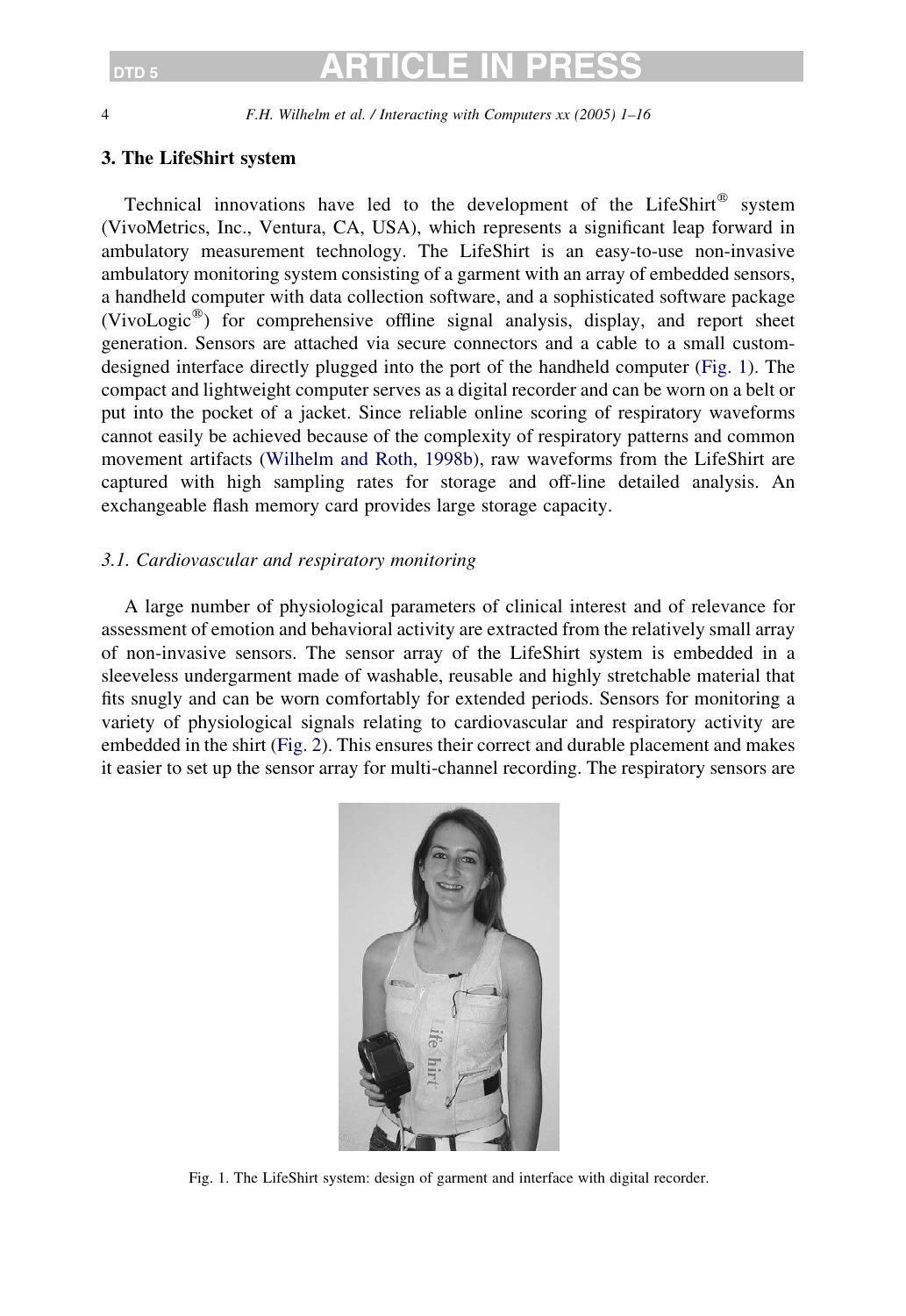F.H. Wilhelm et al. / Interacting with Computers xx (2005) 1–16 5

<span id="page-4-0"></span>

Fig. 2. Outline of sensors and information flow.

based on IP technology, have a width of only about 1 inch and are excited through an extremely low current to minimize battery usage. One sensor is sewn into the shirt at the level of the rib cage and one at the level of the abdomen.

In addition to the two respiratory IP sensors, an extended investigational version of the LifeShirt system has a particularly sensitive IP sensor placed around the upper body to record chest wall movement resulting from heart activity ('thoracocardiography', e.g. [Sackner et al., 1991\)](#page-14-0). After suppression of respiratory movement with digital filtering this signal reflects the pumping activity of the heart ([Bloch et al., 1999\)](#page-12-0). Estimates of stroke volume (the amount of blood ejected with each heart beat) and cardiac output (the amount ejected per minute) can be then derived and calculated. These indices of systemic metabolic load can aid in determining if an individual experiences a stressful situation as a challenge or a threat (e.g. [Quigley et al., 2002; Tomaka et al., 1997](#page-14-0)).

An electrocardiogram (ECG) is additionally recorded by means of three electrodes placed directly onto the skin on the upper chest and on the lateral surface of the abdomen. This standard configuration provides a single lead for ECG recording. The R-waves in the ECG are easily detected as upward spikes, and the consecutive intervals between them (R–R intervals) are converted to heart rate. The single-lead ECG waveform also allows a rough quantification of cardiac arrhythmias, e.g. intermittent short R–R intervals followed by compensatory long R–R intervals. However, since many ECG characteristics may not be visible in a single lead, a clinically validated 12-lead ECG is necessary for accurate classification of arrhythmias.

### 3.2. Physical activity monitoring

A small and sensitive accelerometer measures the intensity and direction of accelerating forces on the body. It is placed onto the shirt over the navel and measures acceleration in all three spacial axes. Since gravity pulls on the accelerometer in a downward direction, even subtle changes in the position of the trunk can be measured,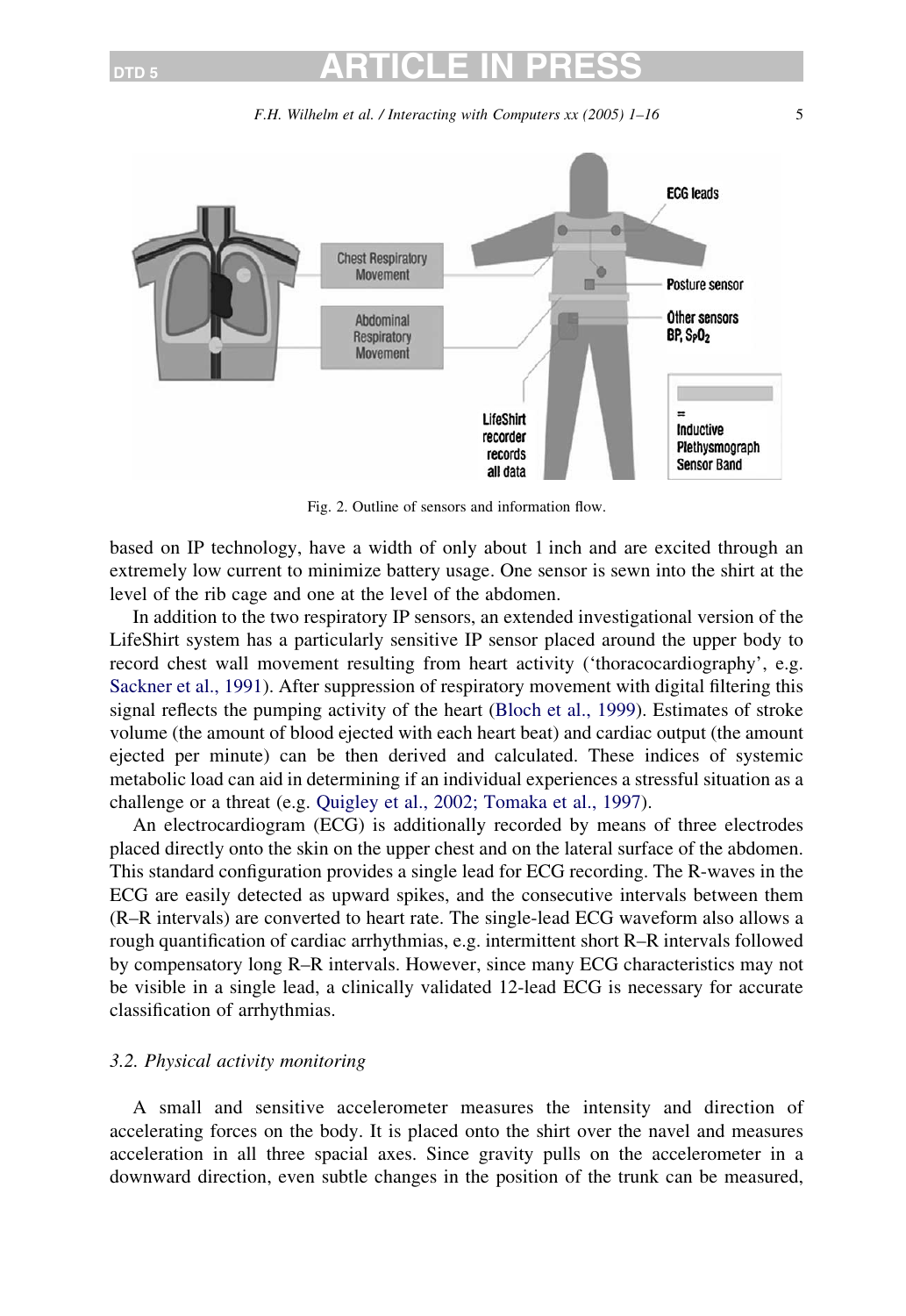#### 6 F.H. Wilhelm et al. / Interacting with Computers xx (2005) 1–16

e.g. for distinguishing upright from supine postures. The accelerometer also reacts to walking and other activity with an undulating signal. This is being rectified and integrated and provides an index of intensity of physical activity. This so called 'actigraphy'—often measured with a wrist-watch monitor (e.g. Actiwatch<sup>®</sup>, Mini Mitter Co., Inc., Bend, OR)—is a widely used method in clinical and circadian rhythm research to quantify physical activity during the day, identify periods of rest and sleep, and quantify sleep efficiency and awakenings (e.g. [Teicher, 1995](#page-14-0)). The signal also permits focusing in on portions of the tracing in which motion artifacts might be present and serves as a source of information that allows for physiologic data like heart or respiratory rate to be interpreted according to relative levels of activity.

### 3.3. Sleep monitoring

The IP technology of the LifeShirt is an excellent tool for detecting breathing abnormalities during sleep. A high level of agreement with polysomnography for the detection of apneas and hypopneas has been demonstrated in the sleep laboratory [\(Coyle](#page-13-0) [et al., 2003a,b](#page-13-0)). Breathing pattern analysis allows a rough discrimination between wake state, rapid eye movement (REM) sleep, and non-REM sleep in most individuals since these states are characterized by typical breathing patterns. For example, good markers of REM vs. non-REM sleep are lower values of percent contribution of the rib cage excursions to tidal volume (about 50% reduction from non-REM) because of the partial chest immobility during REM sleep.

#### 3.4. Optional sensors

With the addition of optional electroencephalogram (EEG, measuring brain waves) and electroocculogram channels (EOG, measuring eye movement), the LifeShirt system is able to reliably monitor sleep architecture for staging of sleep into phases of REM, non-REM, stages  $1+2$ , and stages  $3+4$ . Thus, more subtle disturbances in sleep that may occur with clinical conditions such as depression can be quantified. The VivoLogic software can also compute sleep latency and total sleep time. Other peripheral diagnostic devices with analog or digital output may be used as components of the LifeShirt system for special purposes. These include pulse oximetry (for measurement of arterial oxygen saturation, which can be low in people with apneas), ambulatory blood pressure, capnography (for measurement of expired  $CO<sub>2</sub>$ , a sensitive measure of hyperventilation), electrodermal activity (a measure of sympathetic nervous system activity), skin temperature, core temperature (measured at the ear or under the arms), and leg accelerometry (to better quantify foot steps and differentiate the sitting from the supine posture).

### 3.5. VivoLog electronic diary

An important module of the LifeShirt System is the VivoLog<sup>®</sup> software which captures experiential (i.e. self-report) data from individuals. This data is input via the touch screen of the handheld computer and is recorded and displayed synchronized to the data stream of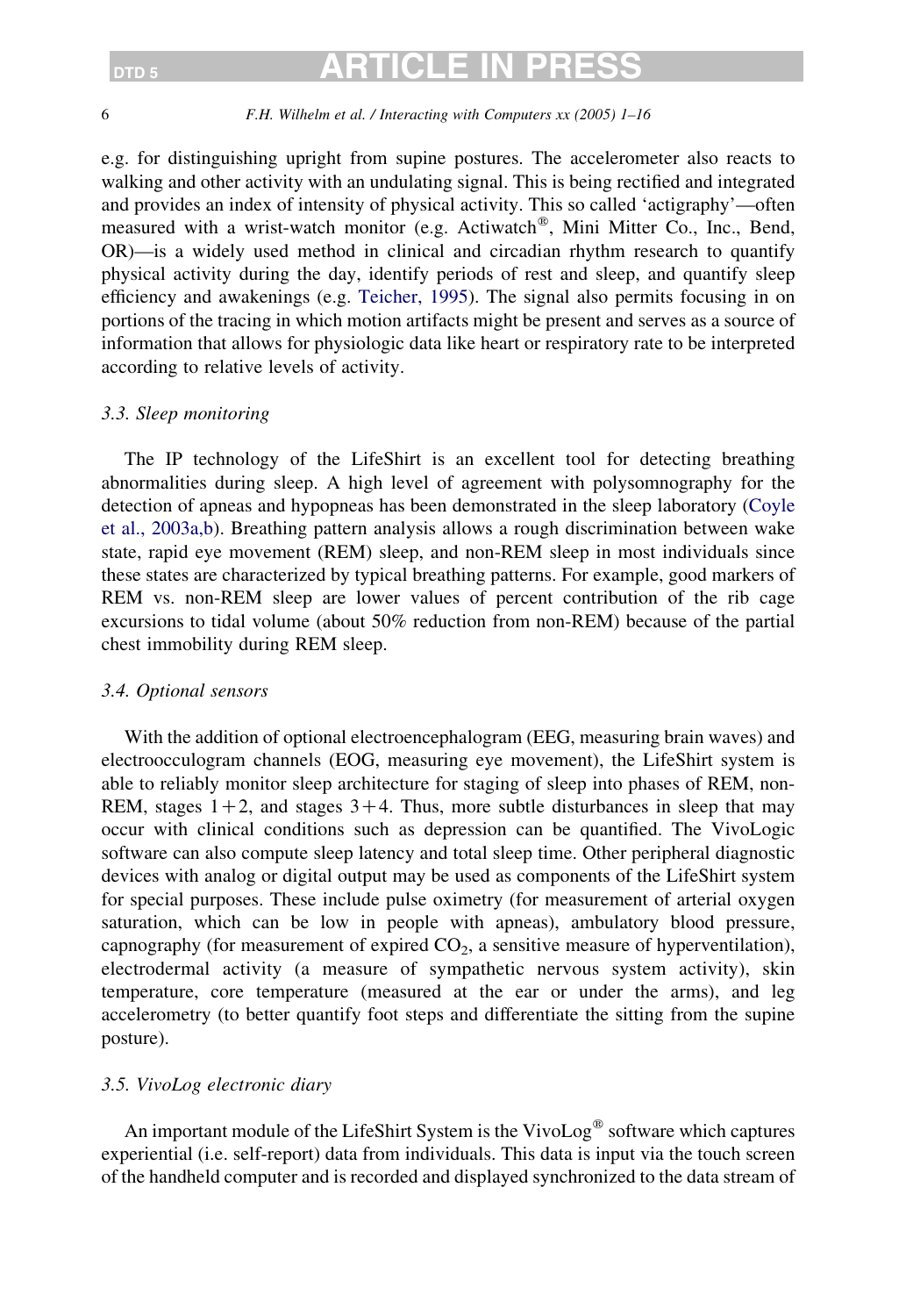F.H. Wilhelm et al. / Interacting with Computers xx (2005) 1–16 7



Fig. 3. VivoLog electronic diary: example displays. Left panel: general recording mode, with button for starting electronic diary entries; right panel: 1 (not at all) to 10 (all the time) rating scale for sadness during the day, used in a study with patients with major depressive disorder.

the physiologic signals. Specific self-report items regarding mood state, symptoms, cognitions, and types of activities (e.g. 'I feel anxious', 'My heart is pounding', 'I think I cannot achieve the task in time', and 'I am at work'), instructions and reminders to perform certain tasks, and rating scales (Likert-type vs. visual analogue, with anchors) can be programmed for specific applications. Fig. 3 provides examples of displays of the VivoLog electronic diary.

### 3.6. VivoLogic physiologic data analysis and display

When the recording is finished, the data on the memory card can be transferred to a personal computer running under the Windows operating system. The VivoLogic<sup>w</sup> software allows reviewing the quality of raw waveforms and extracted parameters, editing of artifact segments that cannot be scored automatically, and marking of data segments of special interest. In practice, visual inspection of all raw waveforms is usually not attempted since this would be unrealistic with the large amounts of data being processed. Instead, 1-min trends of derived breath-by-breath or beat-by-beat parameters can be presented as medians with their quartile ranges. Such analysis minimizes the influence of outliers that might spuriously affect mean values. In addition, very large quartile ranges flag the 1-min trend data as likely artifactual. See [Fig. 4](#page-7-0) for an example display of raw waveforms and 1-min trends.

The VivoLogic software extracts a variety of calibrated respiratory pattern measures such as minute ventilation, tidal volume, breath-by-breath tidal volume variability, respiratory rate, fractional inspiratory ratio, and peak inspiratory flow. [Table 1](#page-8-0) provides a detailed description of parameters that can be recorded with the LifeShirt and their significance. The VivoLogic software has embedded algorithms to accurately assess sleep disordered breathing [\(Coyle et al., 2003a,b](#page-13-0)). It can automatically detect and classify apneas and hypopneas (for example, into central, mixed or obstructive apneas), Cheyne-Stokes respiration, sighs, and coughs. In addition to respiratory measures, a variety of autonomic nervous system (ANS) function parameters are quantified. In brief, the ANS is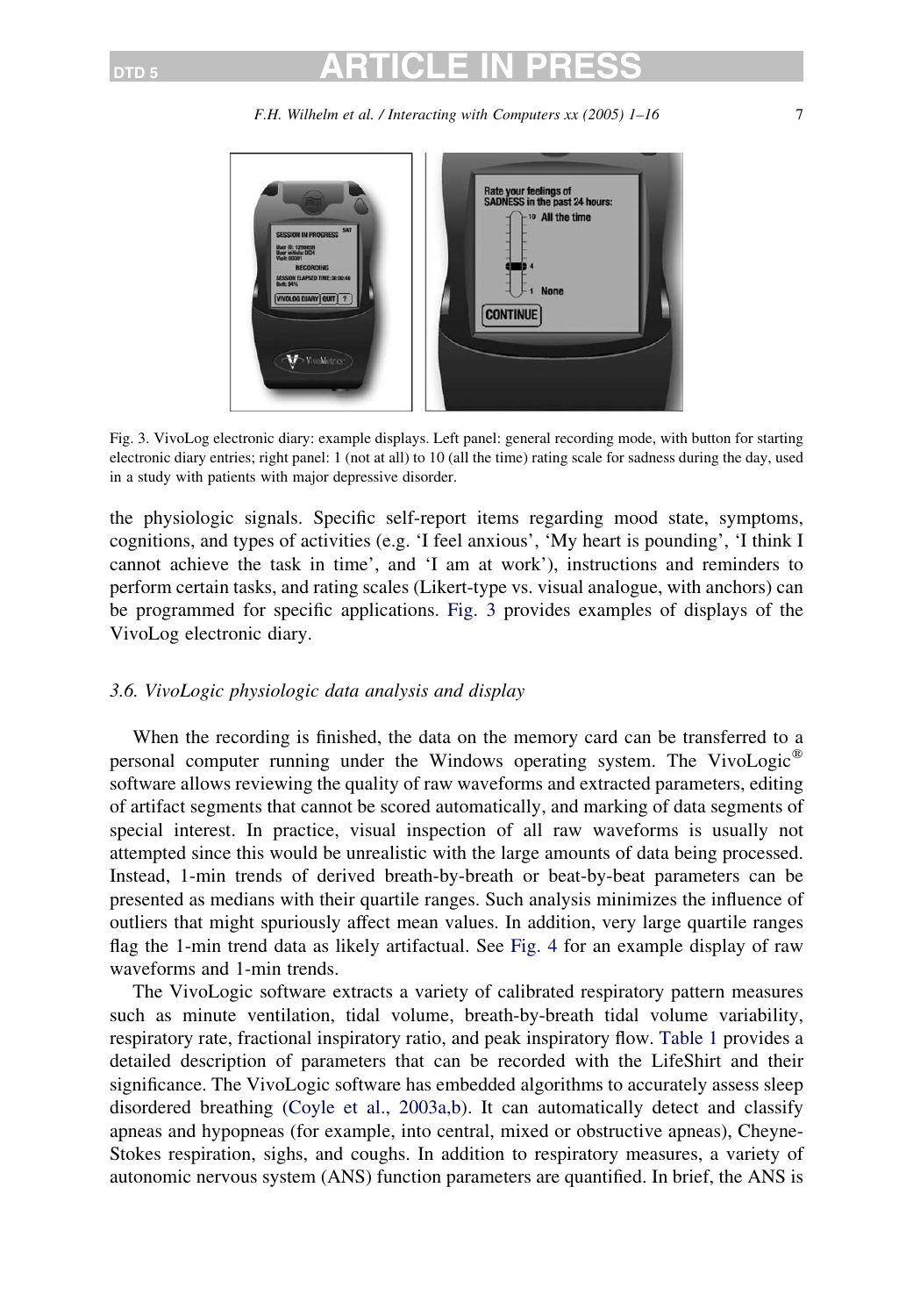<span id="page-7-0"></span>8 F.H. Wilhelm et al. / Interacting with Computers xx (2005) 1–16



Fig. 4. VivoLogic analysis software example display. Left traces are 1-min medians and quartile ranges of a selected subset of analyzed variables of significance during a night recording. Right traces represent raw waveforms of a selected 1-min segment of the data (Vt, calibrated tidal volume curve; RC, rib cage; AB, abdomen; Br/M, times of breath onsets; ECG, electrocardiogram; RW, times of R-waves; HR, heart rate, ACC, acceleromter).

comprised of two branches, the sympathetic nervous system and parasympathetic nervous system which control largely unconscious, reflex, bodily adjustments such as in the size of the pupil, the rate and magnitude of cardiac and respiratory activity, the width of the blood vessels, the activity of sweat glands, and the digestive functions of the stomach and intestines.

A primary ANS measure of anxiety/stress activation is heart rate. This measure is a strong indicator of mental stress, when controlled for physical activity. For example, in one study comparing acutely anxious situational phobics with non-anxious controls, it had the largest effect size of 12 measures for discriminating groups and for indexing change from baseline in phobics ([Wilhelm and Roth, 1998a\)](#page-15-0). [Fig. 5](#page-10-0) provides an example of heart rate changes during episodes of anxiety in a client with social phobia. His main concerns were severe anxiety and symptoms (primarily shortness of breath and heart racing) during scheduled monthly presentations during business meetings at his company. The anxiety episode was accompanied by clearly visible cardiac and respiratory alterations.

Heart rate is dually controlled by the sympathetic (increase) and parasympathetic (decrease) branch of the ANS that may act independently ([Berntson et al., 1991; Grossman](#page-12-0) [et al., 1990a](#page-12-0)). Thus, additional information can be retrieved from analyzing activity of the branches separately ([Berntson et al., 1994; Wilhelm et al., 2001d\)](#page-12-0). Sympathetic activation can be inferred from analysis of the pulse wave transit time to the finger (PTT) if the finger photoplethysmograph, integrated in the oximetry sensor, is used during recording. The PTT interval is measured from the R-wave of the ECG to the upstroke of the peripheral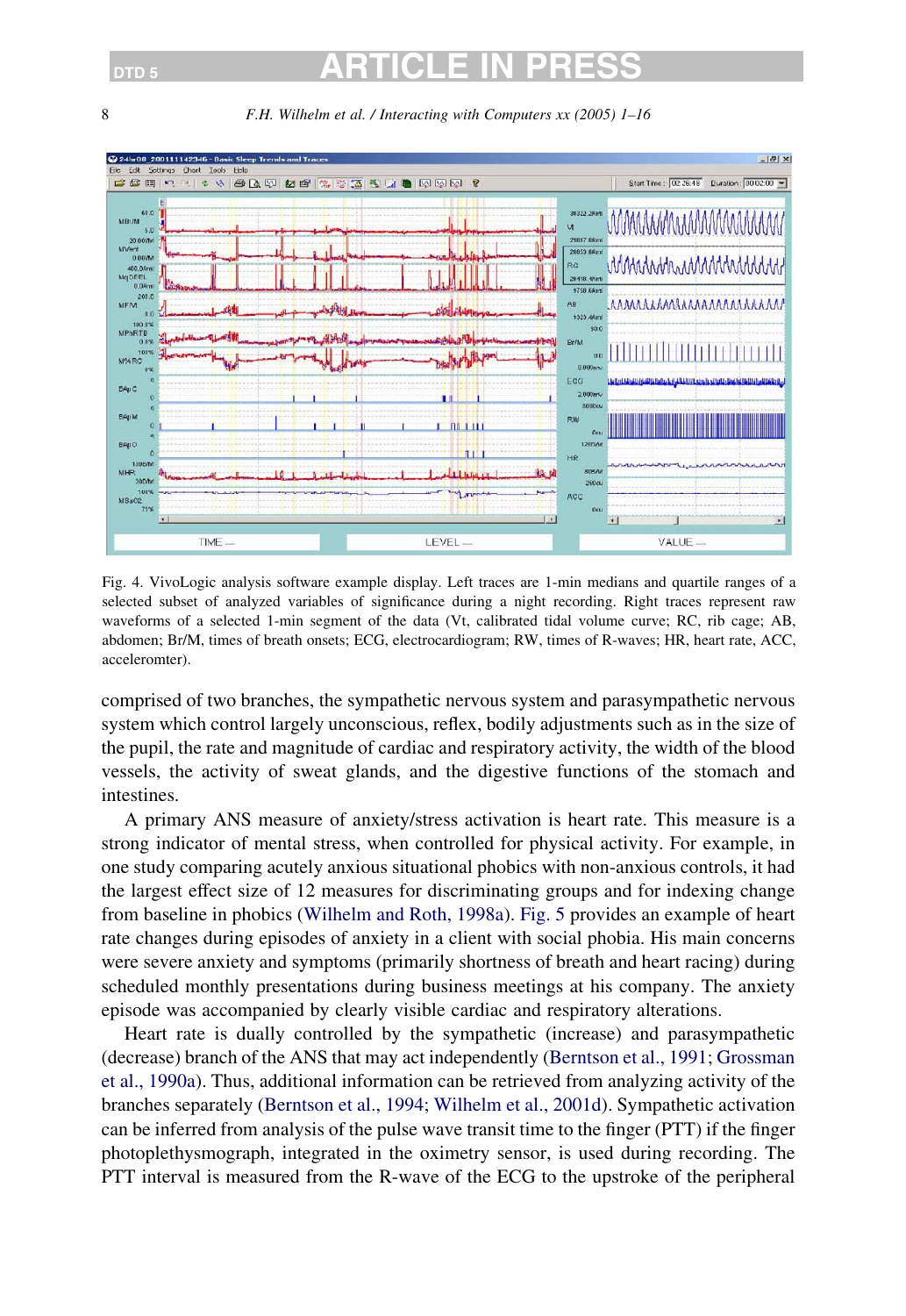F.H. Wilhelm et al. / Interacting with Computers xx (2005) 1-16 9

### <span id="page-8-0"></span>Table 1

Parameters extracted from LifeShirt system recordings and their significance

| Parameter                             | Significance                                                                                                                                                                                                                                                                                                                                                                      |
|---------------------------------------|-----------------------------------------------------------------------------------------------------------------------------------------------------------------------------------------------------------------------------------------------------------------------------------------------------------------------------------------------------------------------------------|
| Electronic diary items                | Programmable self-report measures of symptom experience, mood, cognitions,<br>and activities; selections made on multiple-choice menus or Likert-type rating<br>scales; less susceptible to response biases than paper-and-pencil diaries<br>(Shiffman, 2000); allows synchronization with physiologic data in the VivoLogic<br>software                                          |
| Physical activity                     | Measure of gross motor physical activity (Fahrenberg et al., 1997); provides<br>context for interpretation of physiologic activation parameters                                                                                                                                                                                                                                   |
| Posture                               | Measure of upright vs. supine posture (Fahrenberg et al., 1997)                                                                                                                                                                                                                                                                                                                   |
| Heart rate (HR)                       | Highly sensitive measure of anxiety and stress (Wilhelm and Roth, 1998a)                                                                                                                                                                                                                                                                                                          |
| Respiratory sinus<br>arrhythmia (RSA) | Putative non-invasive measure of cardiac parasympathetic influences. Measured<br>as the peak-valley difference in R-R intervals associated with breathing<br>(Grossman and Wientjes, 1986). Highly correlated with high-frequency heart rate<br>variability spectral power (0.15-0.40 Hz), but less susceptible to misestimation<br>during slow breathing (Grossman et al., 1991) |
| HF power                              | High-frequency heart rate variability spectral power (0.15–0.40 Hz); reflects<br>parasympathetic influences on the cardiovascular system                                                                                                                                                                                                                                          |
| LF power                              | Low frequency heart rate variability spectral power $(0.04-0.15 \text{ Hz})$ ; reflects both<br>sympathetic and parasympathetic influences on the cardiovascular system and is<br>strongly associated with blood pressure regulation (Kamath et al., 1987)                                                                                                                        |
| VLF power                             | Very low frequency heart rate variability spectral power (0.0033-0.04 Hz); in<br>addition to sympathetic and parasympathetic inputs, may be influenced by the<br>thermoregulatory, peripheral vasomotor, and renin-angiotensin systems (Kamath<br>et al., 1987)                                                                                                                   |
| ULF power                             | Ultra low frequency heart rate variability spectral power $(1.15 \times 10^{-5} - 0.0033 \text{ Hz})$ ;<br>reflects circadian and other long-term variations in heart rate (Kamath et al.,<br>1987)                                                                                                                                                                               |
| LF/HF ratio                           | Ratio of low- to high-frequency power; a disputed measure of sympathovagal<br>balance (Kouakam et al., 1999)                                                                                                                                                                                                                                                                      |
| Pulse wave transit time to            | Putative non-invasive measure of general cardiovascular sympathetic influences;                                                                                                                                                                                                                                                                                                   |
| the finger (PTT)                      | related to cardiac contractility, blood pressure, and arterial tone (Weiss et al.,<br>1980)                                                                                                                                                                                                                                                                                       |
| Blood volume pulse (BVP)              | Measured as the difference between peak and valley of the peripheral pulse<br>waveform. Reflects peripheral vasoconstriction, an a-adrenergic sympathetic<br>measure (Miller and Ditto, 1991)                                                                                                                                                                                     |
| PO <sub>2</sub>                       | Clinical measure of arterial oxygen saturation. Normally $>98\%$ , but decreased<br>during apnea and in certain cardiopulmonary disorders                                                                                                                                                                                                                                         |
| $P_{ET}CO2$                           | Clinical measure of arterial carbon dioxide concentration. Decreased during<br>mental stress and anxiety (Schleifer and Ley, 1994; Wilhelm et al., 2001a)                                                                                                                                                                                                                         |
| Systolic/diastolic blood              | Clinical measure of hypo- or hypertension. Reflects cardiovascular sympathetic                                                                                                                                                                                                                                                                                                    |
| pressure                              | influences                                                                                                                                                                                                                                                                                                                                                                        |
| Respiratory rate $(f)$                | Highly sensitive but non-specific sign of emotional activation, respiratory<br>function and dysfunction                                                                                                                                                                                                                                                                           |
| Tidal volume (Vt)                     | Highly sensitive but non-specific sign of emotional activation, respiratory<br>function and dysfunction                                                                                                                                                                                                                                                                           |
| Tidal volume variabilty               | Reflects anticipatory and acute anxiety (Wilhelm et al., 2001a). Quantified as the<br>van Neuman statistic of breath-by-breath variation over 1-min periods. Elevated<br>at baseline in panic disorder (Wilhelm et al., 2001f)                                                                                                                                                    |
|                                       | Constitution on nort nano                                                                                                                                                                                                                                                                                                                                                         |

(continued on next page)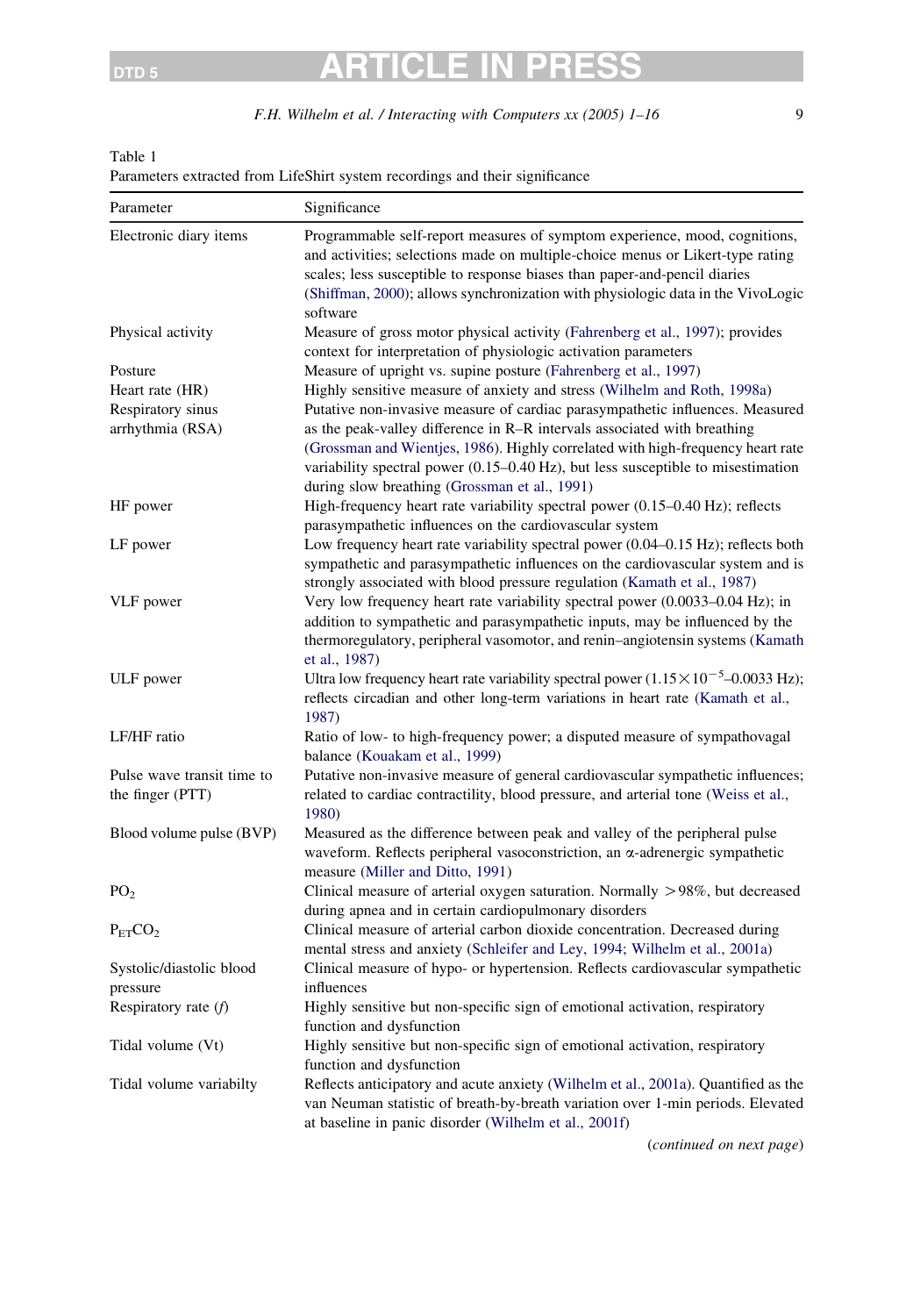10 F.H. Wilhelm et al. / Interacting with Computers xx (2005) 1–16

#### Table 1 (continued)

| Parameter                                    | Significance                                                                                                                                                                                                                                                                                                                                                                                                                                                                                                              |
|----------------------------------------------|---------------------------------------------------------------------------------------------------------------------------------------------------------------------------------------------------------------------------------------------------------------------------------------------------------------------------------------------------------------------------------------------------------------------------------------------------------------------------------------------------------------------------|
| Minute ventilation                           | Proxy for oxygen consumption, which is directly related to total organismic<br>metabolic activity. Increased with exercise, in anxiety/stress and pain<br>(hyperventilation) (Wilhelm et al., 2001c) and certain respiratory disorders.<br>Decreased (hypoventilation) with obstructed breathing, narcotic and sedative<br>overdoses. Can be used to partial out the physical activity component from heart<br>rate to retrieve the 'additional heart rate' that is due to emotional factors (Wilhelm<br>and Roth, 1998c) |
| Peak inspiratory flow                        | Reflects respiratory center drive and breathlessness (Milic-Emili, 1982). Similar<br>to mean inspiratory flow, but less dependent on accurate estimation of the onset<br>and end of inspiration                                                                                                                                                                                                                                                                                                                           |
| Ventilation/peak                             | Measure of appropriateness of ventilation to respiratory drive. Helps distinguish                                                                                                                                                                                                                                                                                                                                                                                                                                         |
| inspiratory flow                             | organic from psychogenic breathlessness (Chadha et al., 1984)                                                                                                                                                                                                                                                                                                                                                                                                                                                             |
| Fractional inspiratory time                  | 'Duty cycle' (Ti/Tt, ratio of inspiratory to total breath time). Low values may<br>reflect severe airways obstruction since expiratory time is prolonged. Low values<br>also occur in normal speech and can be used to detect speech behavior reflective<br>of social engagement in ambulatory recordings (Wilhelm et al., 2003). Values<br>increase during snoring                                                                                                                                                       |
| Sigh frequency                               | Number of tidal volumes/min that are 2.5 times baseline volume. Increase in<br>count reflects intensity of anxiety (Wilhelm and Roth, 1996). Elevated at baseline<br>in panic disorder (Wilhelm et al., 2001e)                                                                                                                                                                                                                                                                                                            |
| Respiratory rate/tidal                       | 'Rapid shallow breathing index' (f/Vt), reflects the work of breathing                                                                                                                                                                                                                                                                                                                                                                                                                                                    |
| volume ratio                                 | (Johannigman et al., 1997)                                                                                                                                                                                                                                                                                                                                                                                                                                                                                                |
| Peak/mean inspiratory and<br>expiratory flow | Reflects presence of upper airway flow limitation during inspiration or expiration<br>(Loube et al., 1999)                                                                                                                                                                                                                                                                                                                                                                                                                |
| %RC/Vt                                       | Percent contribution of the rib cage excursions to tidal volume. Higher in women<br>than men and during acute hyperventilation (Cohen et al., 1992). Increased<br>variability with respiratory muscle fatigue or dysfunction                                                                                                                                                                                                                                                                                              |
| Phase relation                               | Measure of thoracoabdominal coordination during breathing. Increased in severe<br>airways obstruction. Increased during respiratory muscle fatigue or dysfunction                                                                                                                                                                                                                                                                                                                                                         |
| Apnea and hypopnea                           | Diagnostic components of sleep apnea/hypopnea syndrome and periodic                                                                                                                                                                                                                                                                                                                                                                                                                                                       |
| detection                                    | breathing. Hypopnea defined as $\langle 50\%$ baseline Vt for $> 10$ s. Apnea defined as<br>$< 25\%$ baseline Vt for $> 10$ s                                                                                                                                                                                                                                                                                                                                                                                             |
| Apnea and hypopnea                           | Phase relation between chest and abdomen classifies apnea/hypopnea events into                                                                                                                                                                                                                                                                                                                                                                                                                                            |
| classification                               | central, mixed, and obstructive (180°) types                                                                                                                                                                                                                                                                                                                                                                                                                                                                              |
| Magnitude of periodic Vt                     | Magnitude of oscillations of periodic breathing and Cheyne-Stokes respiration                                                                                                                                                                                                                                                                                                                                                                                                                                             |
| oscillations                                 | cycles associated with apnea or hypopnea (Waggener et al., 1984)                                                                                                                                                                                                                                                                                                                                                                                                                                                          |
| Cycle time of periodic Vt                    | Cycle length of periodic breathing and Cheyne-Stokes respiration. Longer cycle                                                                                                                                                                                                                                                                                                                                                                                                                                            |
| oscillations                                 | time points to a basis in chronic heart failure, shorter times to idiopathic central<br>sleep apnea syndrome (Waggener et al., 1984)                                                                                                                                                                                                                                                                                                                                                                                      |
| Forced expiratory volume                     | Requires a voluntary breathing maneuver. Reflects severity of airway obstruction,                                                                                                                                                                                                                                                                                                                                                                                                                                         |
| in 1 s ( $FEV_{1.0}$ )                       | e.g. in asthma. Similar to % vital capacity expired in 1 s, which can also be<br>measured                                                                                                                                                                                                                                                                                                                                                                                                                                 |

pulse. The relative importance of parasympathetic cardiovascular influences can be inferred from analysis of RSA. It is primarily measured using the peak-to-trough method ([Grossman et al., 1990b](#page-13-0)): for each breathing cycle, the shortest R–R interval during inspiration is subtracted from the longest R–R interval during expiration. RSA reflects parasympathetic neural control of the heart. Breath-by-breath RSA values can be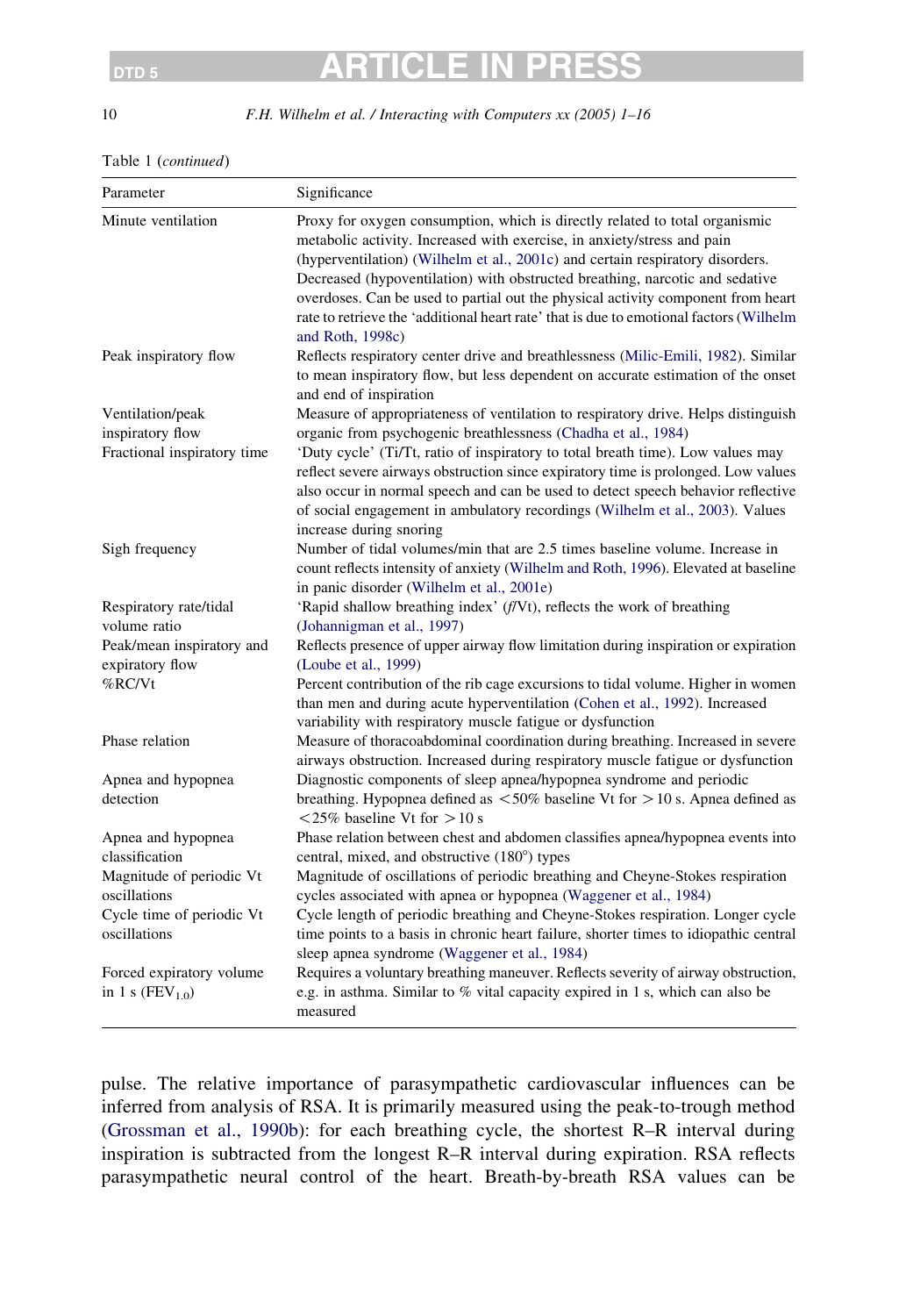<span id="page-10-0"></span>

F.H. Wilhelm et al. / Interacting with Computers xx (2005) 1–16 11

Fig. 5. Annotated ambulatory recording of client with a diagnosis of social phobia before, during and after a 10 min business meeting presentation. A small subset of recorded and analyzed parameters is diplayed: M%RC, minute-by-minute median of rib cage contribution to tidal volume; vent, breath-by-breath continuous estimate of minute ventilation; HR, beat-by-beat continuous estimate of heart rate; AccM, motion component of accelerometry. Note that heart rate changes in anticipation and during the presentation are far out of proportion to the minimal ongoing physical activity and thus clearly emotion triggered.

normalized by tidal volume and respiratory rate, both critical confounds in the estimation of within-individual changes in parasympathetic activity currently neglected in most research (e.g. [Grossman et al., 1991; Grossman and Kollai, 1993; Hirsch and Bishop,](#page-13-0) [1981; Saul et al., 1989; Wilhelm et al., 2001a, 2004](#page-13-0)). In addition, supplementary spectral analytic measures can be computed. [Table 1](#page-8-0) provides a description of these and other ANS parameters.

### 4. Conclusions

The LifeShirt is a sophisticated system for measuring a variety of respiratory and autonomic parameters related to emotional activation and disease. It is much improved compared to any previously available ambulatory respiratory monitoring systems in terms of accuracy, ease of use and comfort. In addition, it has the capability of recording a variety of parameters related to cardiac function and can obtain posture and motility information important as context parameters for unsupervised monitoring or as primary variables in themselves. All the sensors and electronics are state-of-the-art technology and are integrated within a shirt and a small handheld computer device. The system is a logical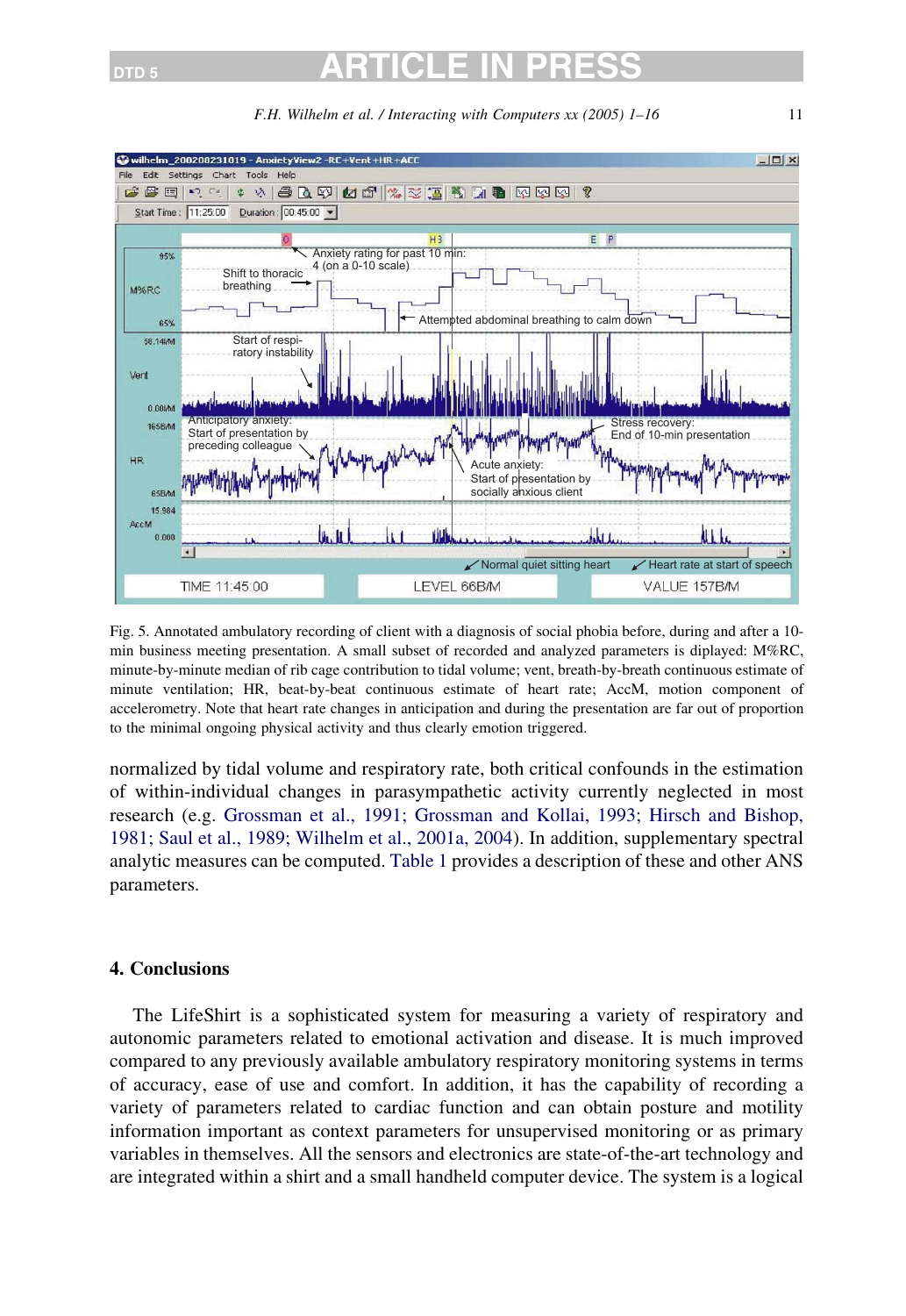### DTD 5 **ARTICLE IN**

12 F.H. Wilhelm et al. / Interacting with Computers xx (2005) 1–16

extension of the ECG Holter monitor and may open a new era in ambulatory monitoring for both scientific research and clinical practice.

Research on the emotion–respiration relationships has been largely restricted to respiration rate and tidal volume. Finer distinctions, such as peak inspiratory flow (a measure of respiratory drive and breathlessness) [\(Milic-Emili, 1982\)](#page-13-0), tidal volume variability [\(Wilhelm et al., 2001b,e,f\)](#page-15-0), or breathing suspension ([Stein et al., 1995; Wilhelm](#page-14-0) [and Roth, 1998a](#page-14-0)) can add additional information to the assessment of the quality and intensity of emotion and affective disorders. An unprecedented range of these and other respiratory parameters can be assessed with the LifeShirt technology. It can be used for ambulatory monitoring of physiologic parameters and motility during wake, sleep, and activity states. In addition, reports of mood, cognitions, symptoms, and types of activity can be gathered easily and reliably, overcoming the limitations of retrospective reports or paper-and-pencil diaries [\(Shiffman, 2000\)](#page-14-0). In other words, all three emotional response systems—language, physiology, and motor behavior—are recorded. Intervals when patients reported specific symptoms can receive special attention in the inspection of physiologic parameters.

The system is user-friendly enough to be applied in clinical practice and in healthy individuals for obtaining information about their psychophysiological state, for example, during mental or sports performance or during human–computer interaction. One apparent area for application of this new technology is the monitoring of breathing patterns and cardiovascular responses over extended periods in individuals who experience anxiety and stress. Many unresolved issues leave our current understanding of emotions in daily life incomplete. The comprehensive cardiovascular, respiratory, motor behavior, and subjective experience assessment achievable with the LifeShirt system should help advance this understanding. The LifeShirt system has the potential of becoming an important tool for advancing health care, together with a vast array of other technologies ([Maheu et al., 2005\)](#page-13-0).

### 5. Future work

Biosignal analysis algorithms under development include classification of locomotor activity ([Keenan and Wilhelm, 2005b](#page-13-0)), advanced adaptive and wavelet filters for eliminating movement artifact from the respiratory IP signals [\(Keenan and Wilhelm,](#page-13-0) [2005a\)](#page-13-0), and detection of speaking periods from respiratory patterns [\(Wilhelm et al., 2003](#page-15-0)). Implementation of a method for quantifying emotional activation by identifying periods when heart rate increases out of proportion to ongoing physical activity and metabolic requirements ('additional or emotional heart rate') [\(Wilhelm and Roth, 1998c\)](#page-15-0) is currently underway. Complex demodulation is being implemented as a method that can provide time-dependent changes in heart rate variability amplitude and frequency on a continuous basis and may yield insights into short-term alterations in autonomic regulation during acute changes in emotion activation [\(Wilhelm et al., 2005](#page-15-0)).

A significant next step in the development of the LifeShirt, currently in a pilot stage, is real-time physiologic signal analysis and wireless transfer of reduced data to a receiving unit. Parameters that are analyzed online from the raw signals include heart rate,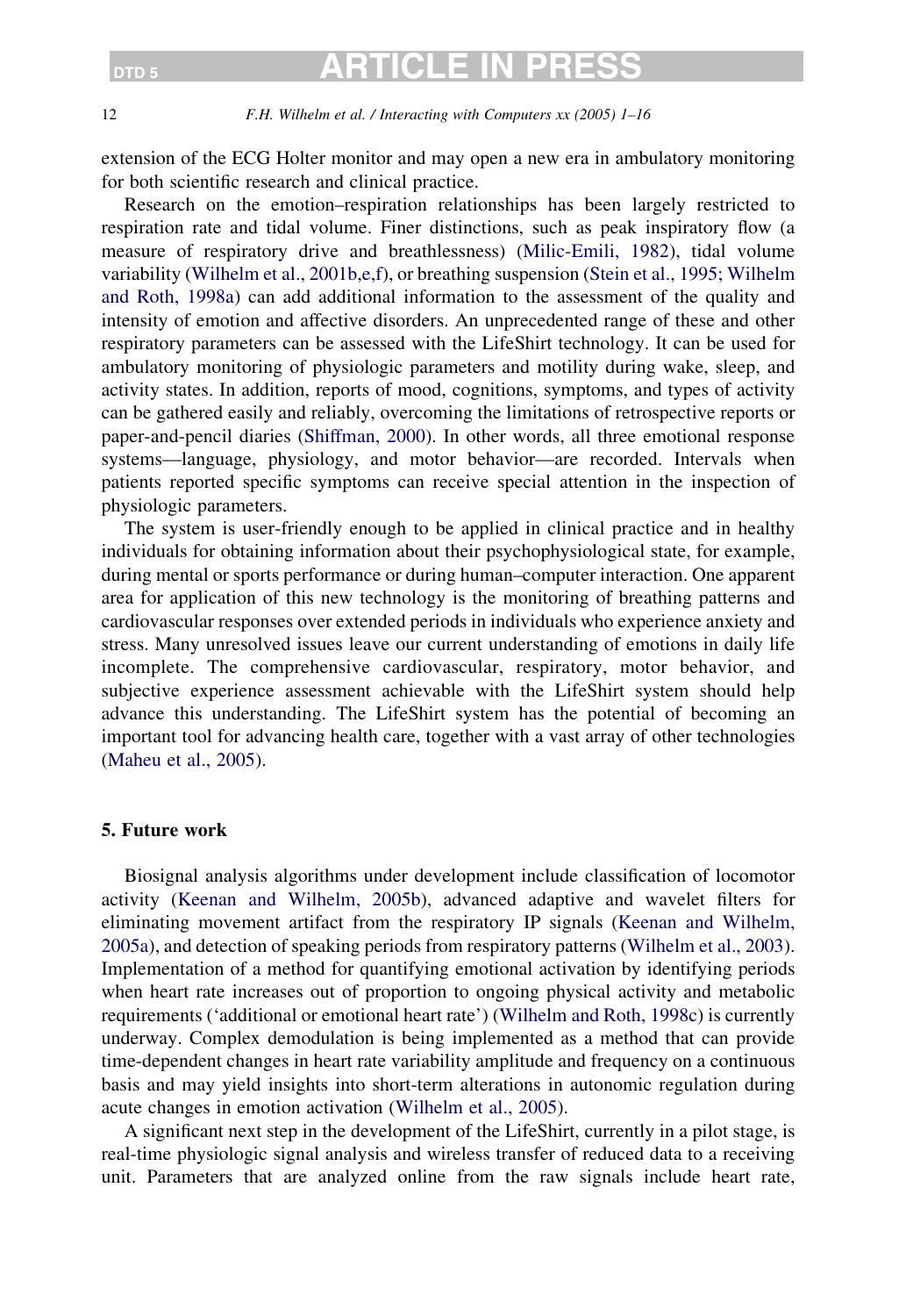### <span id="page-12-0"></span> $_{\texttt{DTD 5}}$  article in

#### F.H. Wilhelm et al. / Interacting with Computers xx (2005) 1–16 13

respiratory rate, temperature, motility, and posture. Limitations in the transmission rate or quality can make it advantageous to analyze raw waveforms within the telemetry device and only transmit the reduced parameters at a much lower sample rate less vulnerable to distortion. For removing movement artifacts, computationally economical algorithms with low latency are being developed, for example, running median filters and parameter thresholds continuously adjusting to the physical activity level sensed by accelerometry. This technological advance may make feasible the accurate reliable remote monitoring of core vital signs over extended periods, even when wireless transmission is hampered. Potential applications of this technology are healthcare and high-risk work environments such as those faced by fire fighters or paramedics. Live streaming of data over the Internet may be utilized for monitoring at any distance and for providing a real-time interface for the health and affective information obtained with the LifeShirt for surveillance of emergency dispatch teams, biofeedback training and more generally for optimizing human–computer interaction.

A long-term developmental goal is identification of specific emotion signatures in real life using the vast sensor array of the LifeShirt and advanced pattern recognition algorithms offline and possibly online. A pioneering laboratory-based study by Picard and colleagues [\(Picard et al., 2001\)](#page-14-0) indicates that identification of affective states from a few physiological signals, at least when calibrated for each individual, is within our reach.

#### Acknowledgements

This work was supported by the Swiss National Science Foundation (grant 105311- 105850).

### References

- Alpers, G.W., Wilhelm, F.H., Roth, W.T. Psychophysiological measures during exposure in driving phobic patients. Journal of Abnormal Psychology, in press.
- Berntson, G.G., Cacioppo, J.T., Quigley, K.S., 1991. Autonomic determinism: the modes of autonomic control, the doctrine of autonomic space, and the laws of autonomic constraint. Psychological Review 98, 459–487.
- Berntson, G.G., Cacioppo, J.T., Binkley, P.F., Uchino, B.N., Quigley, K.S., Fieldstone, A., 1994. Autonomic cardiac control. III. Psychological stress and cardiac response in autonomic space as revealed by pharmacological blockades. Psychophysiology 31 (6), 599–608.
- Bloch, K., Jugoon, S., Sackner, M., 1999. Inductance cardiography (thoracocardiography): a novel, noninvasive technique for monitoring left ventricular filling. Journal of Critical Care 14 (4), 177–185.
- Boiten, F., Frijda, N., Wientjes, C., 1994. Emotions and respiratory patterns: review and critical analysis. International Journal of Psychophysiology 17 (2), 103–128.
- Chadha, T., Watson, H., Birch, S., Jenouri, G., Schneider, A., Cohn, M., et al., 1982. Validation of respiratory inductive plethysmography using different calibration procedures. American Review of Respiratory Disease 125 (6), 644–649.
- Chadha, T.S., Schneider, A.W., Birch, S., Jenouri, G., Sackner, M.A., 1984. Breathing pattern during induced bronchoconstriction. Journal of Applied Physiology: Respiratory, Environmental & Exercise Physiology 56 (4), 1053–1059.
- Cohen, C.A., Zagelbaum, G., Gross, D., Roussos, C., Macklem, P.T., 1992. Clinical manifestations of inspiratory muscle fatigue. American Journal of Medicine 73 (3), 308–316.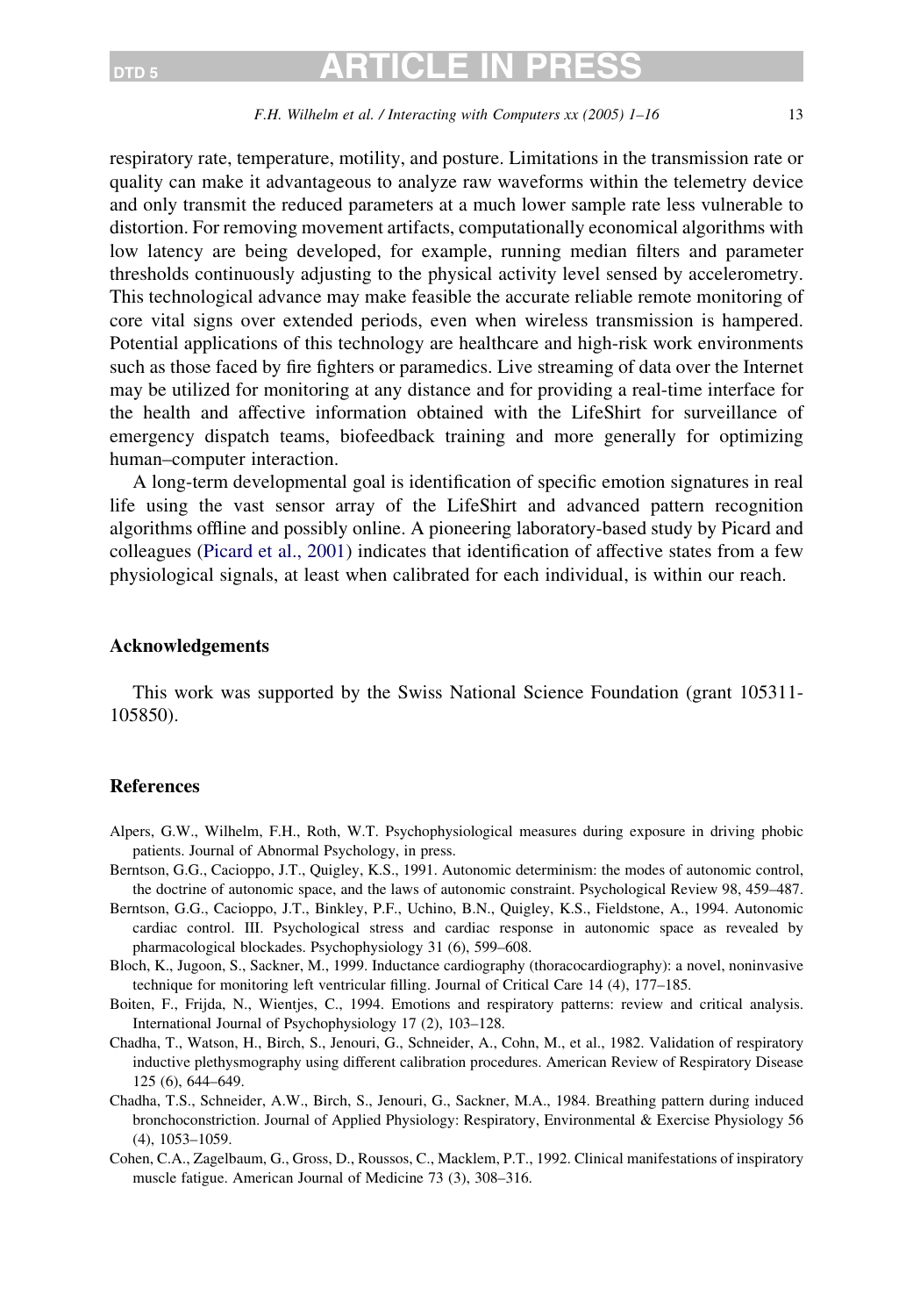<span id="page-13-0"></span>14 F.H. Wilhelm et al. / Interacting with Computers xx (2005) 1–16

- Coyle, M.A., Carter, G., Horsager, A.M., Mendelson, W.B., 2003a. Validation of an autoscoring algorithm to detect obstructive sleep apnea. Sleep 26, A395.
- Coyle, M.A., Carter, G., Mendelson, W.B., 2003b. Validation of an ambulatory non-invasive cardio-respiratory monitoring system to detect obstructive sleep apnea. American Journal of Respiratory and Critical Care Medicine 167 (7), A404.
- Fahrenberg, J., Foerster, F., Smeja, M., Muller, W., 1997. Assessment of posture and motion by multichannel piezoresistive accelerometer recordings. Psychophysiology 34 (5), 607–612.
- Gonzalez, H., Haller, B., Watson, H.L., Sackner, M.A., 1984. Accuracy of respiratory inductive plethysmograph over wide range of rib cage and abdominal compartmental contributions to tidal volume in normal subjects and in patients with chronic obstructive pulmonary disease. American Review of Respiratory Disease 130 (2), 171–174.
- Grossman, P., 1983. Respiration, stress, and cardiovascular function. Psychophysiology 20 (3), 284–300.
- Grossman, P., Kollai, M., 1993. Respiratory sinus arrhythmia, cardiac vagal tone, and respiration: within- and between-individual relations. Psychophysiology 30 (5), 486–495.
- Grossman, P., Wientjes, K., 1986. Respiratory sinus arrhythmia and parasympathetic cardiac control: some basic issues concerning quantification, applications and implications. In: Grossman, P., Janssen, K.H.L., Vaitl, D. (Eds.), Cardiorespiratory and Cardiosomatic Psychophysiology. Plenum Press, New York, pp. 117–138.
- Grossman, P., Wientjes, C.J., 2001. How breathing adjusts to mental and physical demands. In: Haruki, Y., Homma, I., Umezawa, A., Masaoka, Y. (Eds.), Respiration and Emotion. Springer, New York, pp. 43–55.
- Grossman, P., Stemmler, G., Meinhardt, E., 1990a. Paced respiratory sinus arrhythmia as an index of cardiac parasympathetic tone during varying behavioral tasks. Psychophysiology 27 (4), 404–416.
- Grossman, P., van Beek, J., Wientjes, C., 1990b. A comparison of three quantification methods for estimation of respiratory sinus arrhythmia. Psychophysiology 27 (6), 702–714.
- Grossman, P., Karemaker, J.K., Wieling, W., 1991. Prediction of tonic parasympathetic cardiac control using respiratory sinus arrhythmia: The need for respiratory control. Psychophysiology 28, 201–216.
- Grossman, P., Wilhelm, F.H., Spoerle, M., 2004. Respiratory sinus arrhythmia, cardiac vagal control and daily activity. American Journal of Physiology 287 (2), H728–H734.
- Hill, S., Blackburn, J., Williams, T., 1982. The Measurement of Respiratory Flow by Inductance Pneumography. Academic Press, London.
- Hirsch, J.A., Bishop, B., 1981. Respiratory sinus arrhythmia in humans: How breathing pattern modulates heart rate. American Journal of Physiology 241, H620–H629.
- Johannigman, J.A., Davis, K., Campbell, R.S., Branson, R.D., Luchette, F.A., Hurst, J.M., 1997. Use of the rapid/shallow breathing index as an indicator of patient work of breathing during pressure support ventilation. Surgery 122 (4), 737–740.
- Kamath, M., Ghista, D., Fallen, E., Fitchett, D., Miller, D., McKelvie, R., 1987. Heart rate variability power spectrogram as a potential noninvasive signature of cardiac regulatory system response, mechanisms, and disorders. Heart Vessels 3 (1), 33–41.
- Keenan, D.B., Wilhelm, F.H., 2005a. Adaptive and wavelet filtering methods for improving accuracy of respiratory measurement. Biomedical Sciences Instrumentation 41, 37–42.
- Keenan, D.B., Wilhelm, F.H., 2005b. Classification of locomotor activity by acceleration measurement: validation in Parkinson disease. Biomedical Sciences Instrumentation 41, 329–334.
- Kouakam, C., Lacroix, D., Zghal, N., Logier, R., Klug, D., Le Franc, P., et al., 1999. Inadequate sympathovagal balance in response to orthostatism in patients with unexplained syncope and a positive head up tilt test. Heart 82 (3), 312–318.
- Lang, P.J., 1978. Anxiety: toward a psychophysiological definition. In: Akiskal, H.S., Webb, W.L. (Eds.), Psychiatric Diagnosis: Exploration of Biological Criteria. Spectrum, New York, pp. 265–389.
- Lang, P.J., 1995. The emotion probe: studies of motivation and attention. American Psychologist 50, 372–385.
- Loube, D.I., Andrada, T., Howard, R.S., 1999. Accuracy of respiratory inductive plethysmography for the diagnosis of upper airway resistance syndrome. Chest 115 (5), 1333–1337.
- Maheu, M.M., Pulier, M.L., Wilhelm, F.H., McMenamin, J.P., Brown-Connolly, N.E., 2005. The Mental Health Professional and the New Technologies. Lawrence Erlbaum Associates, Mahwah, NJ.
- Milic-Emili, J., 1982. Recent advances in clinical assessment of control of breathing. Lung 160, 1–17.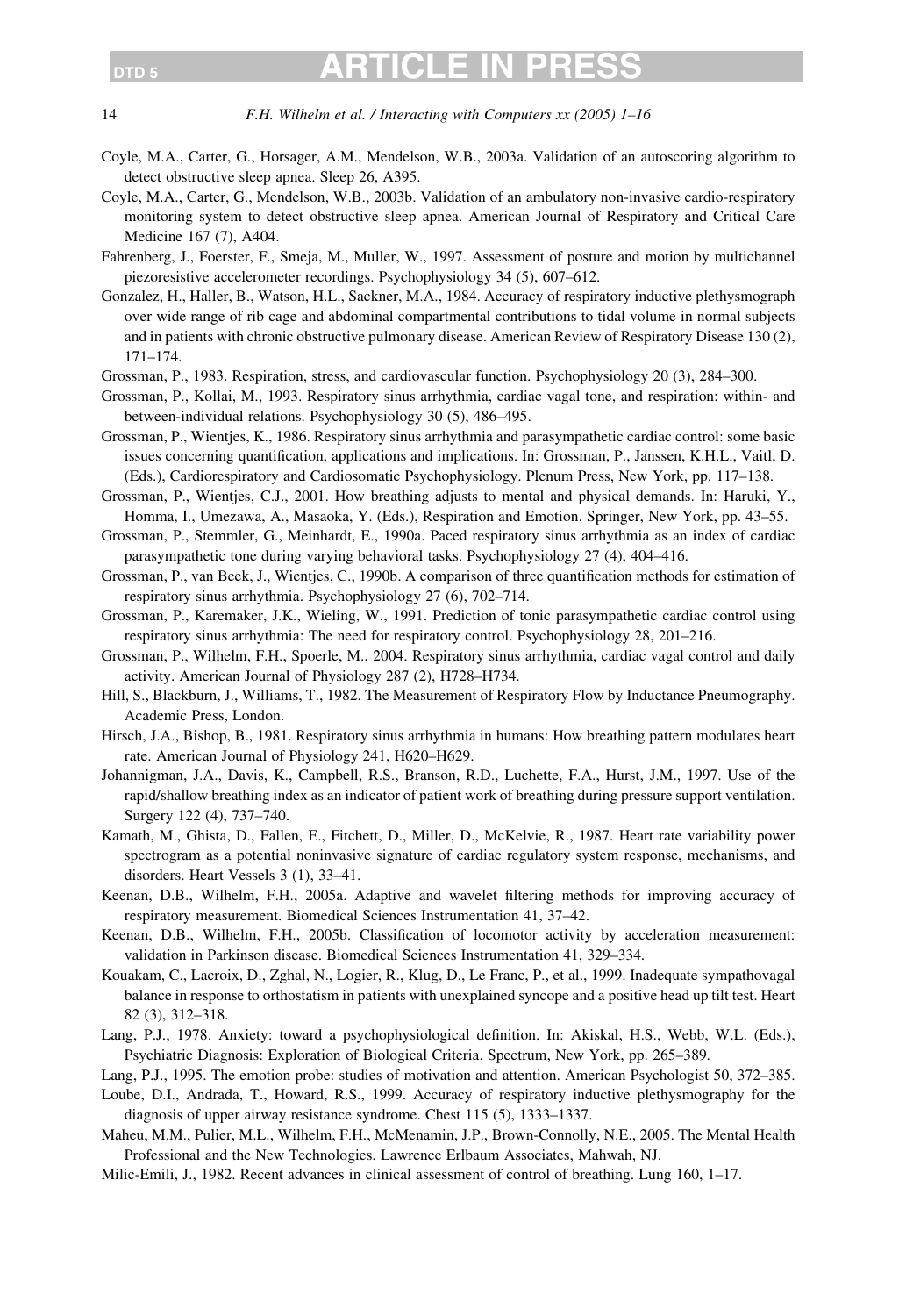### <span id="page-14-0"></span> $_{\texttt{DTD 5}}$  article in

- Miller, S., Ditto, B., 1991. Exaggerated sympathetic nervous system response to extended psychological stress in offspring of hypertensives. Psychophysiology 28 (1), 103–113.
- Myrtek, M., 1984. Constitutional Psychophysiology. Academic Press, Orlando, FL.
- Picard, R.W., 1997. Affective Computing. MIT press, Cambridge, MA.
- Picard, R.W., Vyzas, E., Healey, J., 2001. Toward machine emotional intelligence: analysis of affective physiological state. IEEE Transactions on Pattern Analysis and Machine Intelligence 23 (10), 1175–1191.
- Quigley, K., Barrett, L., Weinstein, S., 2002. Cardiovascular patterns associated with threat and challenge appraisals: a within-subjects analysis. Psychophysiology 39 (3), 292–302.
- Ritz, T., Thons, M., 2002. Airway response of healthy individuals to affective picture series. International Journal of Psychophysiology 46 (1), 67–75.
- Sackner, J., Nixon, A., Davis, B., Atkins, N., Sackner, M., 1980. Non-invasive measurement of ventilation during exercise using a respiratory inductive plethysmograph. I. American Review of Respiratory Disease 122 (6), 867–871.
- Sackner, M., Watson, H., Belsito, A., Feinerman, D., Suarez, M., Gonzalez, G., et al., 1989. Calibration of respiratory inductive plethysmograph during natural breathing. Journal of Applied Physiology 66 (1), 410– 420.
- Sackner, M., Hoffman, R., Stroh, D., Krieger, B., 1991. Thoracocardiography. Part 1. Noninvasive measurement of changes in stroke volume comparisons to thermodilution. Chest 99 (3), 613–622.
- Saul, J.P., Berger, R.D., Chen, M.H., Cohen, R.J., 1989. Transfer function analysis of autonomic regulation. II. Respiratory sinus arrhythmia. American Journal of Physiology 256 (1 Pt 2), H153–H161.
- Schleifer, L., Ley, R., 1994. End-tidal pCO2 as an index of psychophysiological activity during VDT data-entry work and relaxation. Ergonomics 37 (2), 245–254.
- Shiffman, S., 2000. Real-time self-report of momentary states in the natural environment: computerized ecological momentary assessment. In: Stone, A.A., Turkkan, J.S. et al. (Eds.), The Science of Self-report: Implications for Research and Practice. Lawrence Erlbaum Associates, Inc., Publishers, Mahwah, NJ, pp. 277–296.
- Stein, M.B., Millar, T.W., Larsen, D.K., Kryger, M.H., 1995. Irregular breathing patterns during sleep in patients with panic disorder. American Journal of Psychiatry 152, 1168–1173.
- Sterling, P., Eyer, J., 1988. Allostasis: a new paradigm to explain arousal pathology. In: Fisher, S., Reason, J. (Eds.), Handbook of Life Stress, Cognition and Health. Wiley, New York, pp. 629–649.
- Teicher, M., 1995. Actigraphy and motion analysis: new tools for psychiatry. Harvard Review of Psychiatry 3 (1), 18–35.
- Tobin, M.J., Chadha, T.S., Jenouri, G., Birch, J.S., Gazeroglu, H.B., Sackner, M.A., 1983. Breathing patterns. 1. Normal subjects. Chest 84 (2), 202–205.
- Tomaka, J., Blascovich, J., Kibler, J., Ernst, J., 1997. Cognitive and physiological antecedents of threat and challenge appraisal. Journal of Personality and Social Psychology 73 (1), 63–72.
- Van Diest, I., Winters, W., Devriese, S., Vercamst, E., Han, J., Van de Woestijne, K., et al., 2001. Hyperventilation beyond fight/flight: respiratory responses during emotional imagery. Psychophysiology 38 (6), 961–968.
- Waggener, T.B., Brusil, P.J., Kronauer, R.E., Gabel, R.A., Inbar, G.F., 1984. Strength and cycle time of highaltitude ventilatory patterns in unacclimatized humans. Journal of Applied Physiology: Respiratory, Environmental & Exercise Physiology 56 (3), 576–581.
- Weiss, T., Del Bo, A., Reichek, N., Engelman, K., 1980. Pulse transit time in the analysis of autonomic nervous system effects on the cardiovascular system. Psychophysiology 17 (2), 202–207.
- Wientjes, C., 1992. Respiration in psychophysiology: methods and applications. Biological Psychology 34 (2–3), 179–203.
- Wilhelm, F.H., Roth, W.T., 1993. Exam 2.0: a program to visualize, edit and analyze large vectors of data, with application to biomedical engineering, Paper Presented at the First Matlab Conference, Boston, USA 1993.
- Wilhelm, F.H., Roth, W.T., 1996. Ambulatory assessment of clinical anxiety. In: Fahrenberg, J., Myrtek, M. (Eds.), Ambulatory Assessment: Computer-Assisted Psychological and Psychophysiological Methods in Monitoring and Field Studies. Hogrefe & Huber Publishers, Gottingen, Germany, pp. 317–345.
- Wilhelm, F.H., Roth, W.T., 1997. Acute and delayed effects of alprazolam on flight phobics during exposure. Behaviour Research and Therapy 35 (9), 831–841.